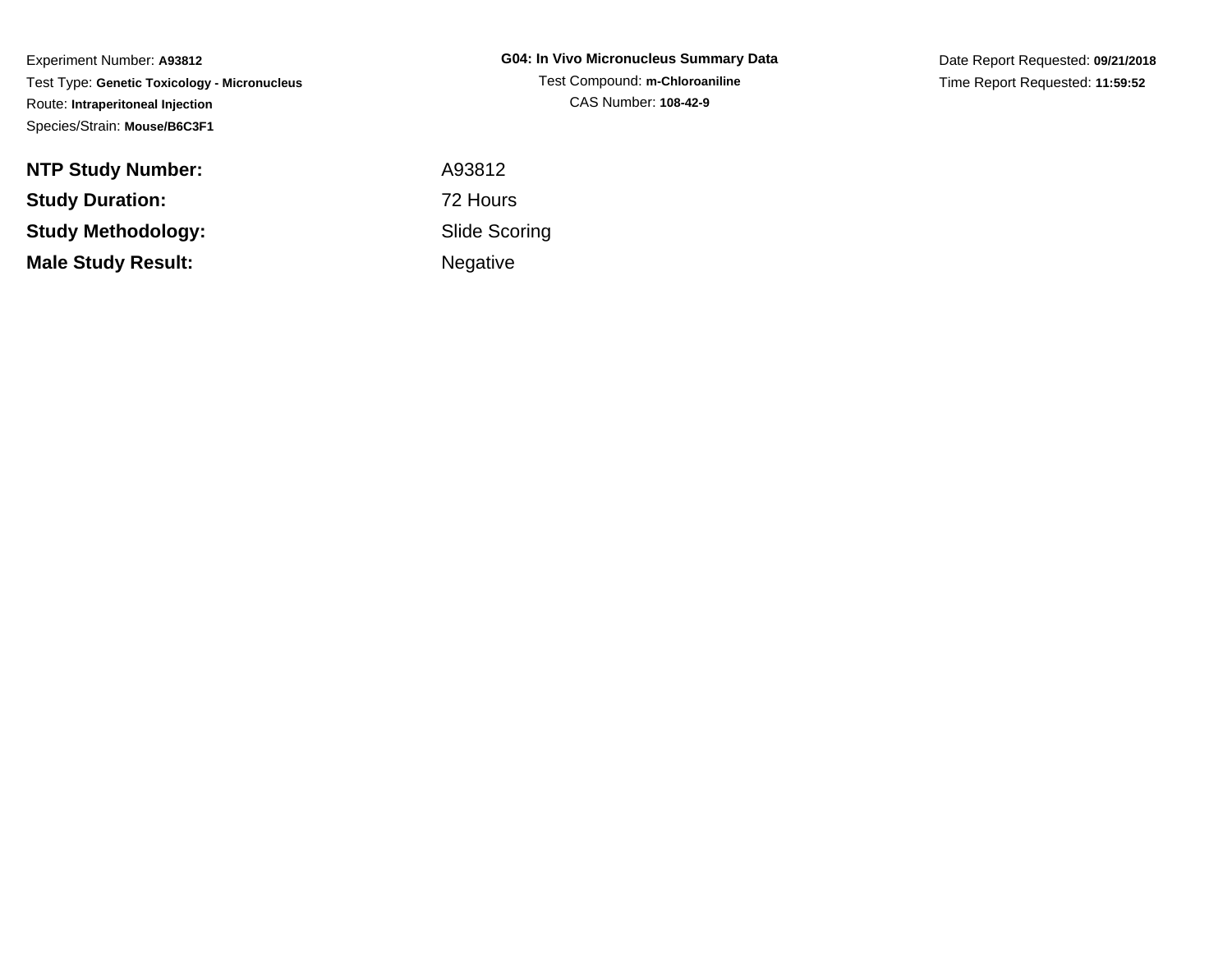| Tissue: Bone marrow; Sex: Male; Number of Treatments: 1; Time interval between final treatment and cell sampling: 24 h |   |                  |             |                  |  |
|------------------------------------------------------------------------------------------------------------------------|---|------------------|-------------|------------------|--|
| <b>MN PCE/1000</b>                                                                                                     |   |                  |             | % PCE            |  |
| Dose (mg/kg)                                                                                                           | N | Mean $\pm$ SEM   | p-Value     | Mean $\pm$ SEM   |  |
| Vehicle Control <sup>1</sup>                                                                                           | 5 | $1.10 \pm 0.33$  |             | $40.70 \pm 2.82$ |  |
| 100.0                                                                                                                  | 4 | $1.38 \pm 0.43$  | 0.2999      | $36.38 \pm 2.93$ |  |
| 200.0                                                                                                                  | 5 | $1.00 \pm 0.35$  | 0.5864      | $40.70 \pm 1.87$ |  |
| 400.0                                                                                                                  | 5 | $3.10 \pm 0.66$  | $0.0010*$   | $36.30 \pm 2.68$ |  |
| Trend p-Value                                                                                                          |   | $< 0.001$ *      |             |                  |  |
| Positive Control <sup>2</sup>                                                                                          | 5 | $13.00 \pm 2.03$ | $< 0.001$ * | $37.30 \pm 2.87$ |  |
| Trial Summary: Negative                                                                                                |   |                  |             |                  |  |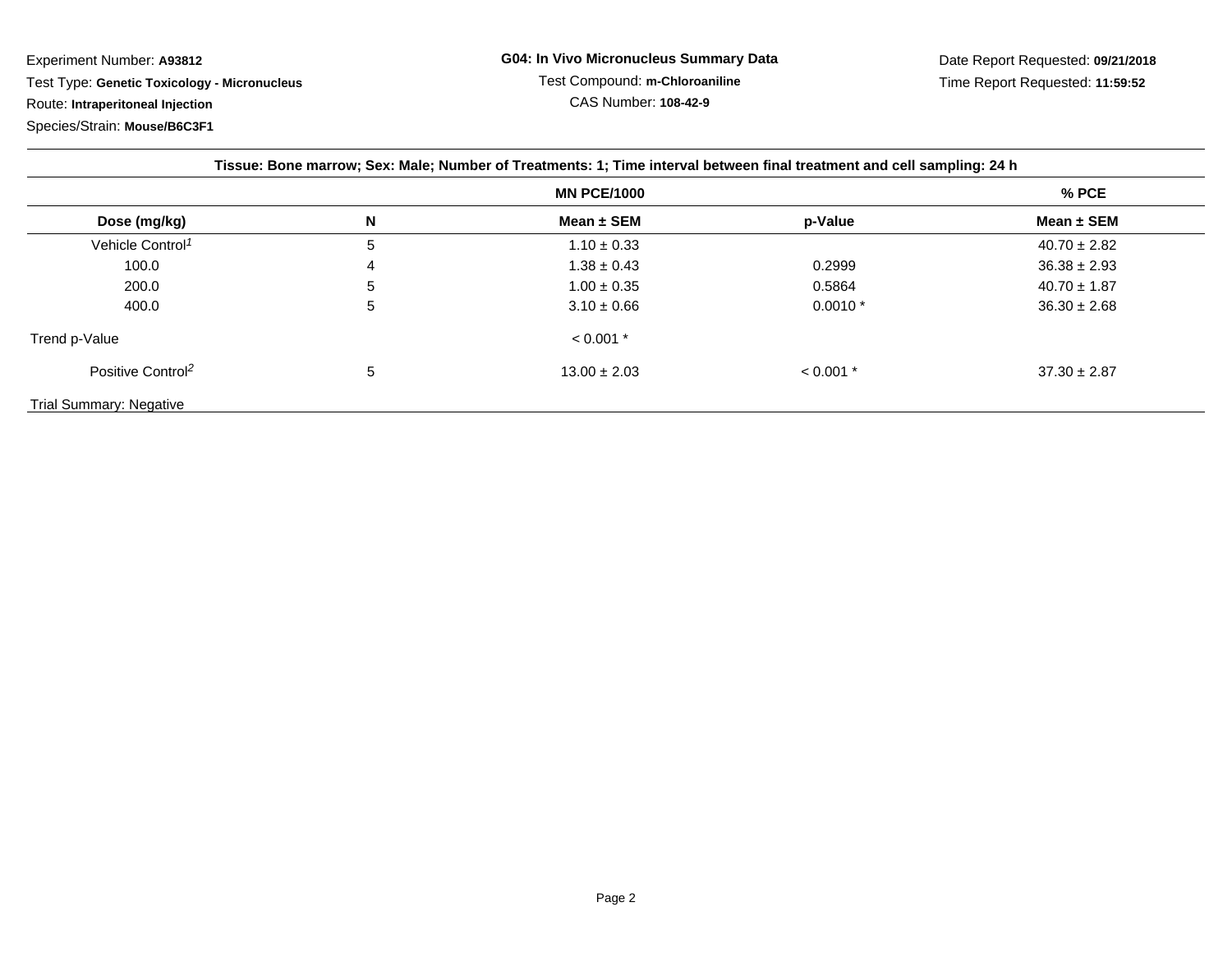Experiment Number: **A93812** Test Type: **Genetic Toxicology - Micronucleus**Route: **Intraperitoneal Injection**

Species/Strain: **Mouse/B6C3F1**

| Tissue: Bone marrow; Sex: Male; Number of Treatments: 1; Time interval between final treatment and cell sampling: 24 h |                    |                  |             |                  |
|------------------------------------------------------------------------------------------------------------------------|--------------------|------------------|-------------|------------------|
|                                                                                                                        | <b>MN PCE/1000</b> |                  |             | $%$ PCE          |
| Dose (mg/kg)                                                                                                           | N                  | Mean $\pm$ SEM   | p-Value     | Mean $\pm$ SEM   |
| Vehicle Control <sup>1</sup>                                                                                           | 5                  | $3.80 \pm 1.94$  |             | $45.20 \pm 4.36$ |
| 200.0                                                                                                                  | 5                  | $1.00 \pm 0.35$  | 0.9810      | $48.80 \pm 6.89$ |
| 400.0                                                                                                                  | <sub>5</sub>       | $2.40 \pm 0.86$  | 0.8193      | $41.80 \pm 2.95$ |
| 500.0                                                                                                                  | 5                  | $1.20 \pm 0.34$  | 0.9704      | $45.50 \pm 1.29$ |
| Trend p-Value                                                                                                          |                    | 0.9460           |             |                  |
| Positive Control <sup>2</sup>                                                                                          | 5                  | $12.60 \pm 2.30$ | $< 0.001$ * | $41.40 \pm 2.77$ |
| <b>Trial Summary: Negative</b>                                                                                         |                    |                  |             |                  |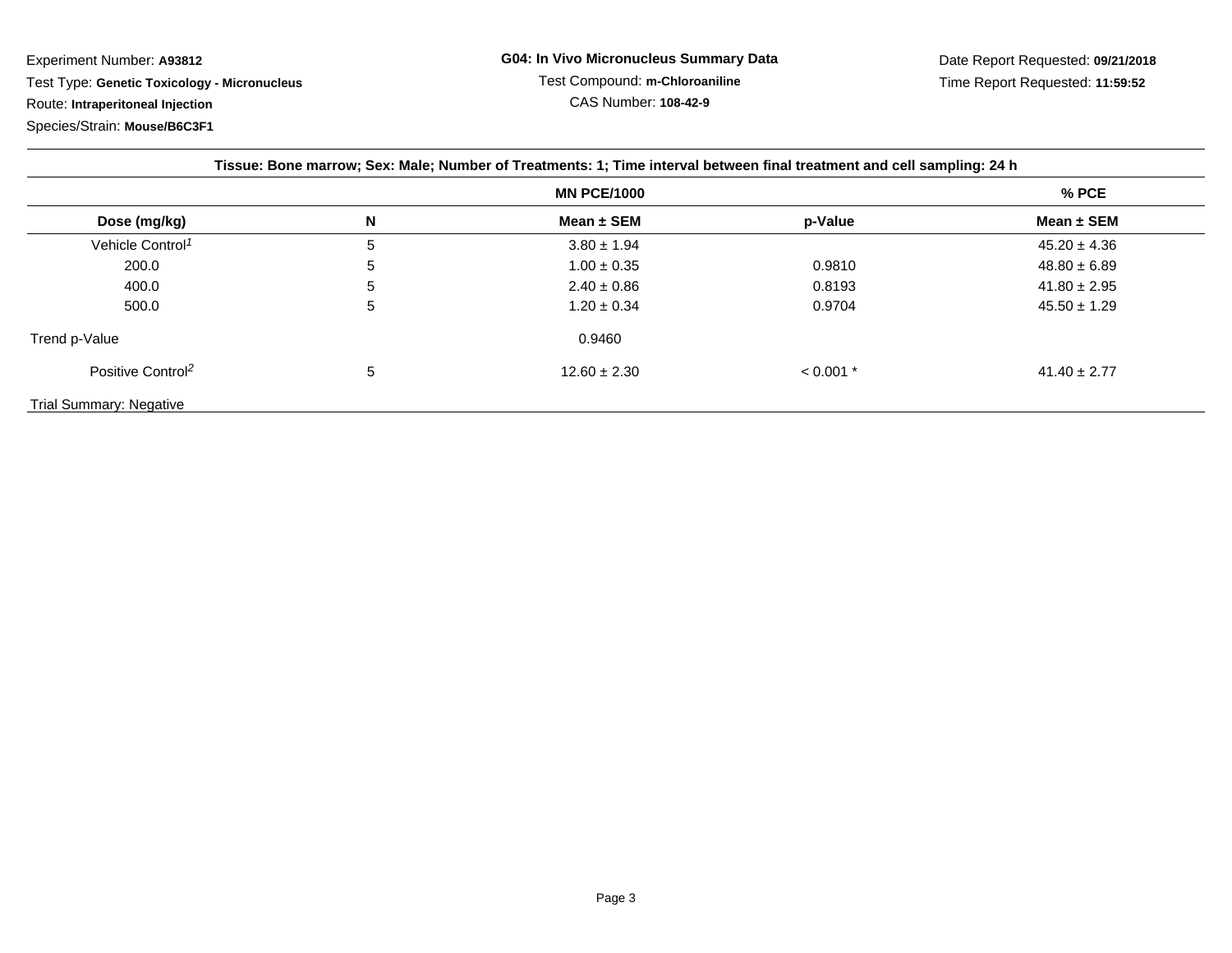| Tissue: Bone marrow; Sex: Male; Number of Treatments: 3; Time interval between final treatment and cell sampling: 24 h |   |                    |             |                  |  |
|------------------------------------------------------------------------------------------------------------------------|---|--------------------|-------------|------------------|--|
|                                                                                                                        |   | <b>MN PCE/1000</b> | $%$ PCE     |                  |  |
| Dose (mg/kg)                                                                                                           | N | Mean $\pm$ SEM     | p-Value     | Mean $\pm$ SEM   |  |
| Vehicle Control <sup>1</sup>                                                                                           | 4 | $1.25 \pm 0.25$    |             | $40.75 \pm 9.18$ |  |
| 100.0                                                                                                                  | 5 | $2.30 \pm 0.94$    | 0.0509      | $47.80 \pm 5.36$ |  |
| 200.0                                                                                                                  | 5 | $2.30 \pm 0.25$    | 0.0509      | $52.70 \pm 4.83$ |  |
| Trend p-Value                                                                                                          |   | 0.0660             |             |                  |  |
| Positive Control <sup>2</sup>                                                                                          | 5 | $16.90 \pm 3.30$   | $< 0.001$ * | $42.10 \pm 5.20$ |  |
| Trial Summary: Negative                                                                                                |   |                    |             |                  |  |